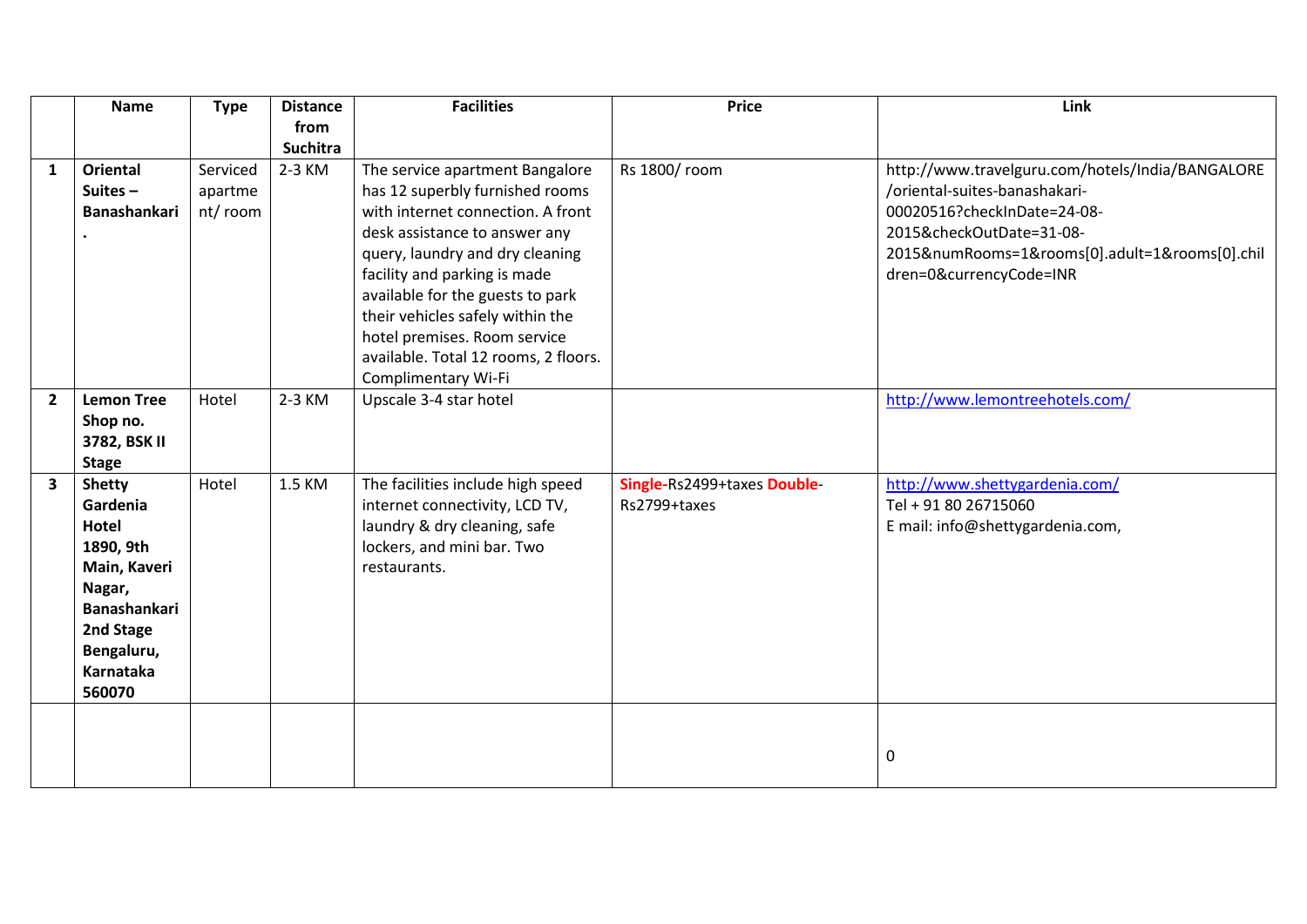| 5 <sup>1</sup> | <b>UD Residency</b><br>19/2, South<br><b>End Main</b><br>Road,<br>Basavanagudi<br>Bengaluru,<br>Karnataka<br>560004                 | Hotel                    | 5-6 KM | (i) Complimentary breakfast<br>(ii)24 hrs Wi-Fi<br>(iii)24 hrs check in-check out<br>(iv) Standard AC rooms only                                                                                                                                                                                                                                       | Single-Rs2500+taxes=Rs 3100<br>Double-Rs3000+taxes=Rs3800 | 080 2245 4581                                                                    |
|----------------|-------------------------------------------------------------------------------------------------------------------------------------|--------------------------|--------|--------------------------------------------------------------------------------------------------------------------------------------------------------------------------------------------------------------------------------------------------------------------------------------------------------------------------------------------------------|-----------------------------------------------------------|----------------------------------------------------------------------------------|
| 6              | <b>HOTEL</b><br><b>KANDITREE</b><br>#118, 8th B<br>Main Road,<br>Jayanagar 4th<br><b>Block</b><br>Bengaluru,<br>Karnataka<br>560011 | <b>Business</b><br>Hotel | 5-6 KM | 30 elegant & fully furnished rooms<br>& suites are fully air conditioned &<br>equipped with lounge-bar,<br>Satellite televisions, telephones,<br>Wi-Fi Internet, electronic safes,<br>coffee / tea makers, in house<br>laundry, doctor on call & ample<br>parking space.<br>Tariff<br>Double Single<br>Type<br>Teak Wood<br>Rs. 3500.00<br>Rs. 3000.00 |                                                           | Website: www.kanditree.com<br>$(0)(080)$ 4245-4000<br>Email: sales@kanditree.com |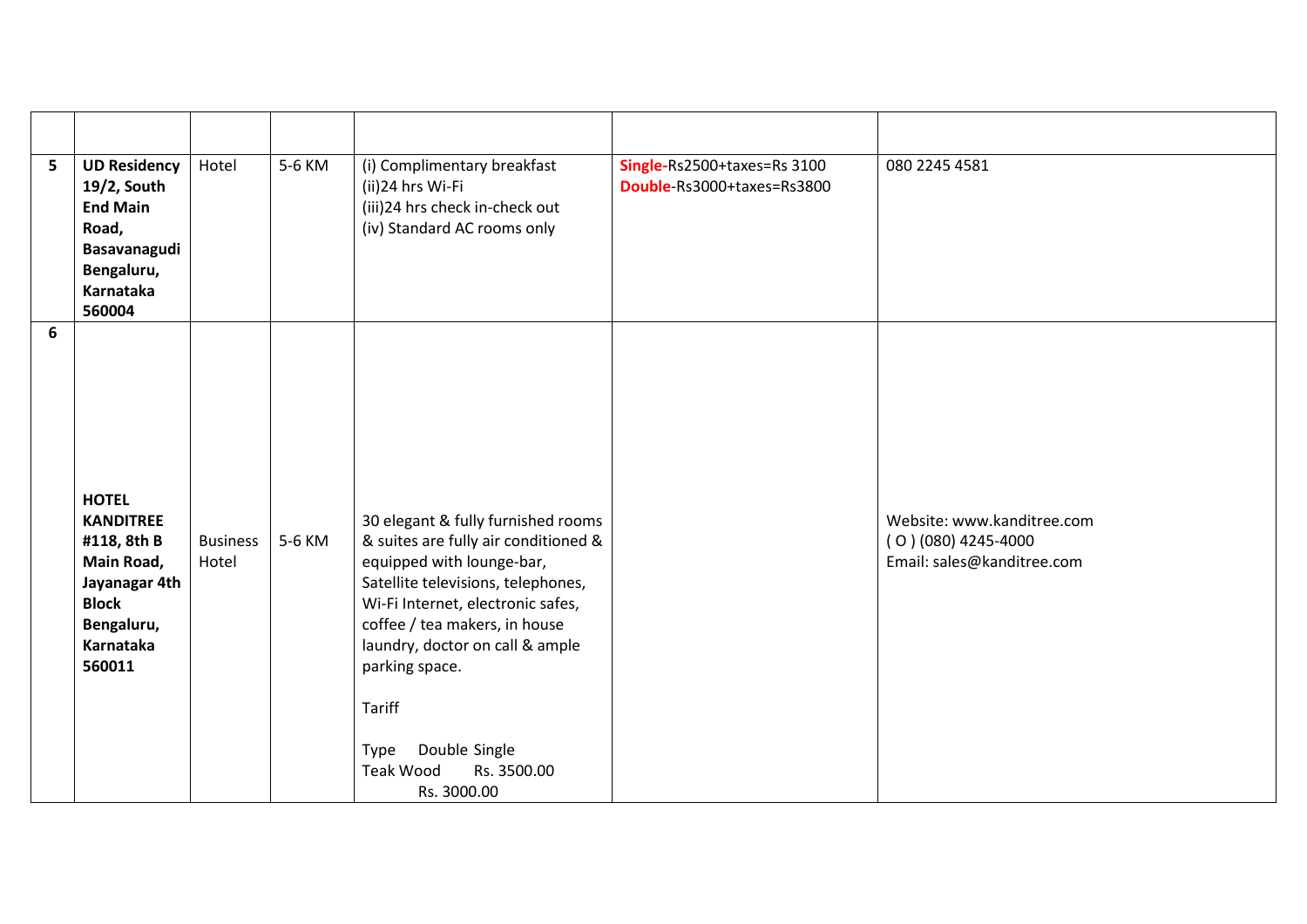|    |                                 |           |        | Pine Wood<br>Rs. 3500.00<br>Rs. 3000.00<br>Rs. 4000.00<br>Oak Wood |                            |                                       |
|----|---------------------------------|-----------|--------|--------------------------------------------------------------------|----------------------------|---------------------------------------|
|    |                                 |           |        | Rs. 3500.00                                                        |                            |                                       |
|    |                                 |           |        | Silver Wood<br>Rs. 5500.00                                         |                            |                                       |
|    |                                 |           |        | <b>NA</b>                                                          |                            |                                       |
|    |                                 |           |        |                                                                    |                            |                                       |
|    |                                 |           |        | * Taxes 12% extra.                                                 |                            |                                       |
|    |                                 |           |        | *2% Service charge                                                 |                            |                                       |
|    |                                 |           |        |                                                                    |                            |                                       |
| 10 | <b>Hotel Best</b>               | Hotel (3- | 5-6 KM |                                                                    |                            | http://www.bestwesternjagadish.com/   |
|    | <b>Western Plus</b>             | 4 Star)   |        |                                                                    |                            | +91 80 4171 2345                      |
|    | Jagadish,                       |           |        |                                                                    |                            | reservations@bestwesternjagadish.com  |
|    | Jaynagar                        |           |        |                                                                    |                            |                                       |
|    | <b>Bangalore</b>                |           |        |                                                                    |                            |                                       |
|    | No-51, (old                     |           |        |                                                                    |                            |                                       |
|    | no - 664),                      |           |        |                                                                    |                            |                                       |
|    | 11th Main,                      |           |        |                                                                    |                            |                                       |
|    | 34th cross,<br><b>4th Block</b> |           |        |                                                                    |                            |                                       |
|    | Jayanagar                       |           |        |                                                                    |                            |                                       |
|    | Bengaluru,                      |           |        |                                                                    |                            |                                       |
|    | <b>Karnataka</b>                |           |        |                                                                    |                            |                                       |
| 11 | Southern                        | Hotel     | 3-4 KM | (i) Complimentary breakfast                                        | <b>AC Single-Rs</b>        | 080 2662 1236                         |
|    | Residency                       |           |        | (ii) Basement parking                                              | 1400+16.4%taxes.Double-    |                                       |
|    | DVG Rd,                         |           |        | (iii) 24 hrs check in-check out                                    | Rs1600+16.4%taxes          |                                       |
|    | Basavanagudi                    |           |        | (iv)Complimentary wi-fi                                            | <b>Non AC Single-</b>      |                                       |
|    | Bengaluru,                      |           |        |                                                                    | Rs1150+16.4%taxes. Double- |                                       |
|    | Karnataka                       |           |        |                                                                    | Rs1600+16.4%taxes          |                                       |
|    | 560004                          |           |        |                                                                    |                            |                                       |
| 12 | 31 South Park                   | Boutique  | 3-4 KM | <b>Hotel Guest Room Details</b>                                    |                            | http://www.31southparkhotel.com/      |
|    | Hotel                           | Hotel     |        | Individually controllable<br>$\bullet$                             |                            | 91 80 41609443/44/45, +91 9620200007, |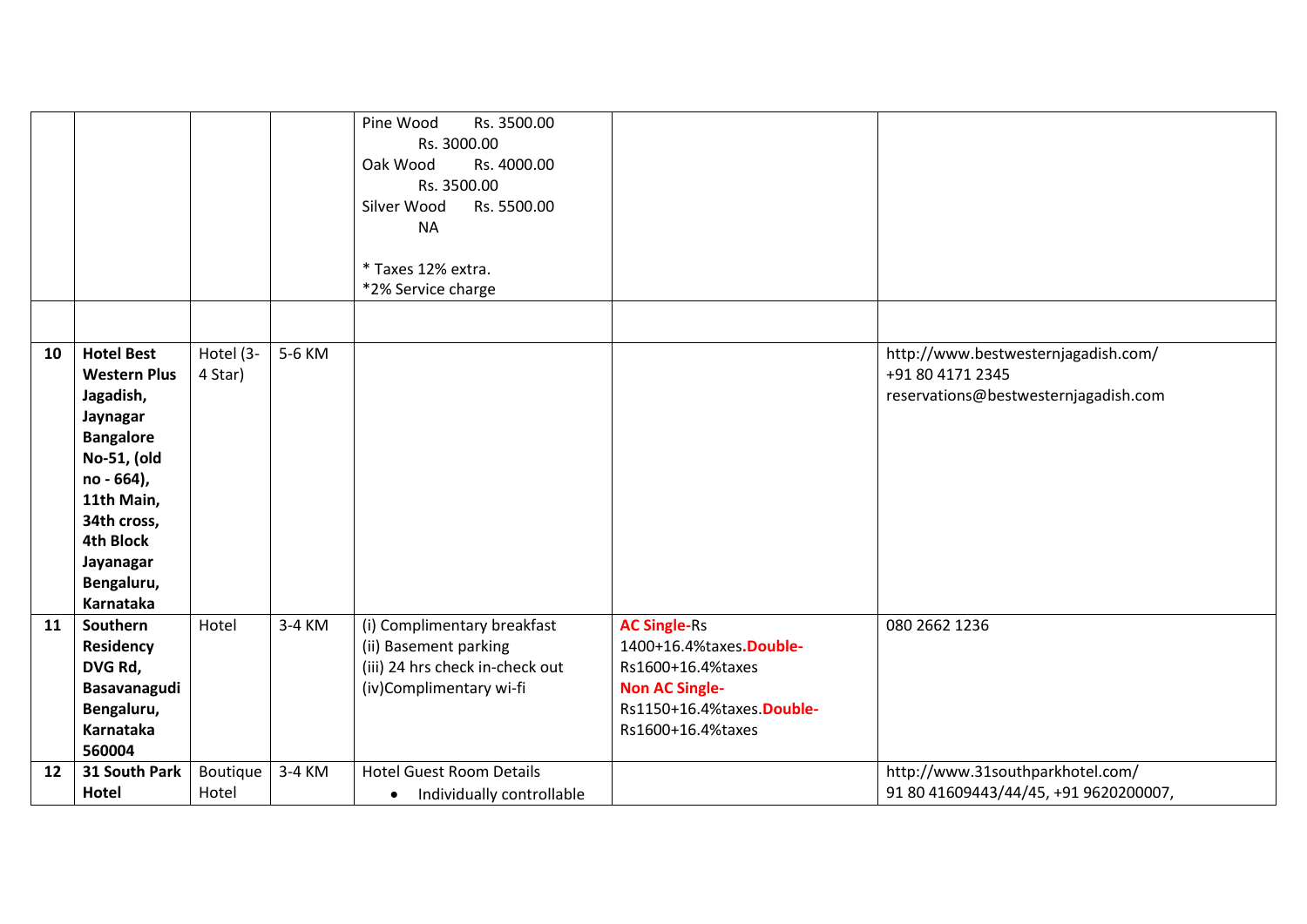|    | 198 2nd &<br>3rd, Gandhi<br><b>Bazaar Main</b><br>Road,<br>Basavanagudi<br>Bengaluru,<br>Karnataka<br>560004                                    |       |        | air condition rooms<br>Multi Channel TV<br>$\bullet$<br>Programmer<br>Fresh linen & toiletries<br>$\bullet$<br>provided daily<br>24 Hours Hot water<br><b>Hotel Services</b><br><b>Travel and Tours</b><br>$\bullet$<br>assistance<br>Car Rental Services / Taxi<br>$\bullet$<br>Service<br><b>Bangalore City</b><br>$\bullet$<br>International Airport /<br><b>Bangalore City Railway</b><br>Station transfers (Only on<br>reservation with extra<br>cost)<br>Internet (Wi-Fi)<br>$\bullet$<br>Connectivity<br>24-hour reception and<br>$\bullet$<br>concierge |                                                                                                                                                  | reservation@31southparkhotel.com                                                                                                                                |
|----|-------------------------------------------------------------------------------------------------------------------------------------------------|-------|--------|-----------------------------------------------------------------------------------------------------------------------------------------------------------------------------------------------------------------------------------------------------------------------------------------------------------------------------------------------------------------------------------------------------------------------------------------------------------------------------------------------------------------------------------------------------------------|--------------------------------------------------------------------------------------------------------------------------------------------------|-----------------------------------------------------------------------------------------------------------------------------------------------------------------|
| 12 | Prasidhi Stay<br>Inn<br>No.25, 9th<br>Cross, 34th<br>Main, Near<br><b>Indira Gandhi</b><br>Circle, I.T.I.<br>Layout<br>1st Phase,<br>J.P. Nagar | Hotel | 6-7 KM | Hot & Cold water, Doctor on call,<br>Safe Deposit Lockers, Satellite<br>T.V., Internet, Room Service, STD<br>/ ISD, Laundry.                                                                                                                                                                                                                                                                                                                                                                                                                                    | <b>AC Single-</b><br>Rs1350+taxes=Rs1570.Double-<br>Rs1600+taxes=Rs1862. Non AC<br>single-<br>Rs1150+taxes=Rs1339.Double-<br>Rs1400+taxes=Rs1630 | http://www.prasidhihotels.com/Home.html<br>Ph: 2664-1599 / 2664-1699<br>Fax: 2664-1099<br>Mob: 99003-30039 / 94484-73299<br>E-mail: prasidhistayinn@yahoo.co.in |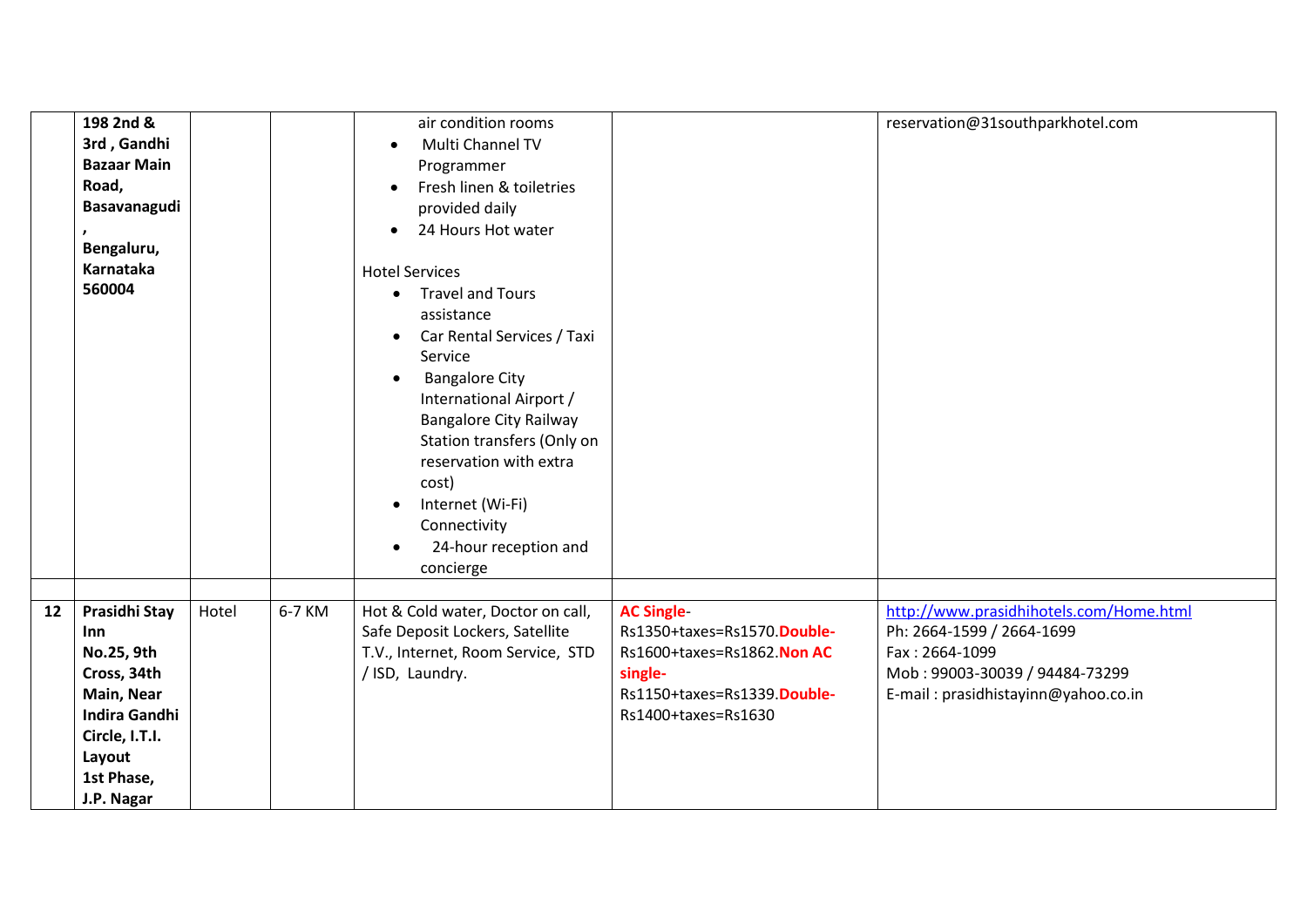|    | Bengaluru,<br>Karnataka                                                                                                            |                 |        |                                                                                                                                                                 |                                                                                                                                                       |                                                                                                                                                                |
|----|------------------------------------------------------------------------------------------------------------------------------------|-----------------|--------|-----------------------------------------------------------------------------------------------------------------------------------------------------------------|-------------------------------------------------------------------------------------------------------------------------------------------------------|----------------------------------------------------------------------------------------------------------------------------------------------------------------|
|    | 560078                                                                                                                             |                 |        |                                                                                                                                                                 |                                                                                                                                                       |                                                                                                                                                                |
| 13 | <b>Pai Comforts</b><br>#1319, 100<br>Feet Road J.P.<br>Nagar 2nd<br>Phase<br>Bengaluru,<br>Karnataka<br>560078                     | 2 star<br>Hotel | 5-6 KM | All facilities including free wi-fi<br>available                                                                                                                | Single-Rs2500+24.4%taxes.Double-<br>2900+24.4%taxes                                                                                                   | http://www.paihotels.com/hotel-blr-comforts-jpngr-<br>about.php<br>Sales and Marketing Office<br>+91 8892077889<br>+91 9880333009<br>gm.comforts@paihotels.com |
| 14 | <b>Hotel Surya</b><br>Shop<br>No.60/1, 90th<br>Cross, 80 Feet<br>Road, Phase<br>1, J P Nagar,<br>Bangalore,<br>Karnataka<br>560078 | Hotel           | 5-6 KM |                                                                                                                                                                 |                                                                                                                                                       | 08277681619                                                                                                                                                    |
|    | <b>S</b> Senate<br><b>Bangalore</b><br>363/70 BKN<br>Plaza<br>Bengaluru,<br>Karnataka<br>560078                                    | Hotel           | 5-6 KM | No internet booking. No<br>information available.                                                                                                               |                                                                                                                                                       | 080 4245 6061                                                                                                                                                  |
| 15 | <b>Cross Roads</b><br>Inn<br>827, 24th<br><b>Main</b><br>2nd Phase, J<br>P Nagar                                                   |                 | 6-7 KM | <b>Hotel Facilities</b><br><b>Private Meeting Room</b><br>٠<br><b>Free Parking</b><br><b>Special Restaurant</b><br><b>Health Centre</b><br>Laundry<br>$\bullet$ | <b>SUIT Room-</b><br>Rs4000+23.42%taxes.Executive<br>room-Single-Rs<br>2800+taxes.Double-<br>Rs3200+taxes.Deluxe Room-Single-<br>Rs2300+taxes.Double- | http://www.crossroadsinn.in/<br>Tel: +91 80 26588620 / 21 / 22 / 23<br>Fax: +91 80 26588624<br>Email: enquiry@crossroadsinn.in                                 |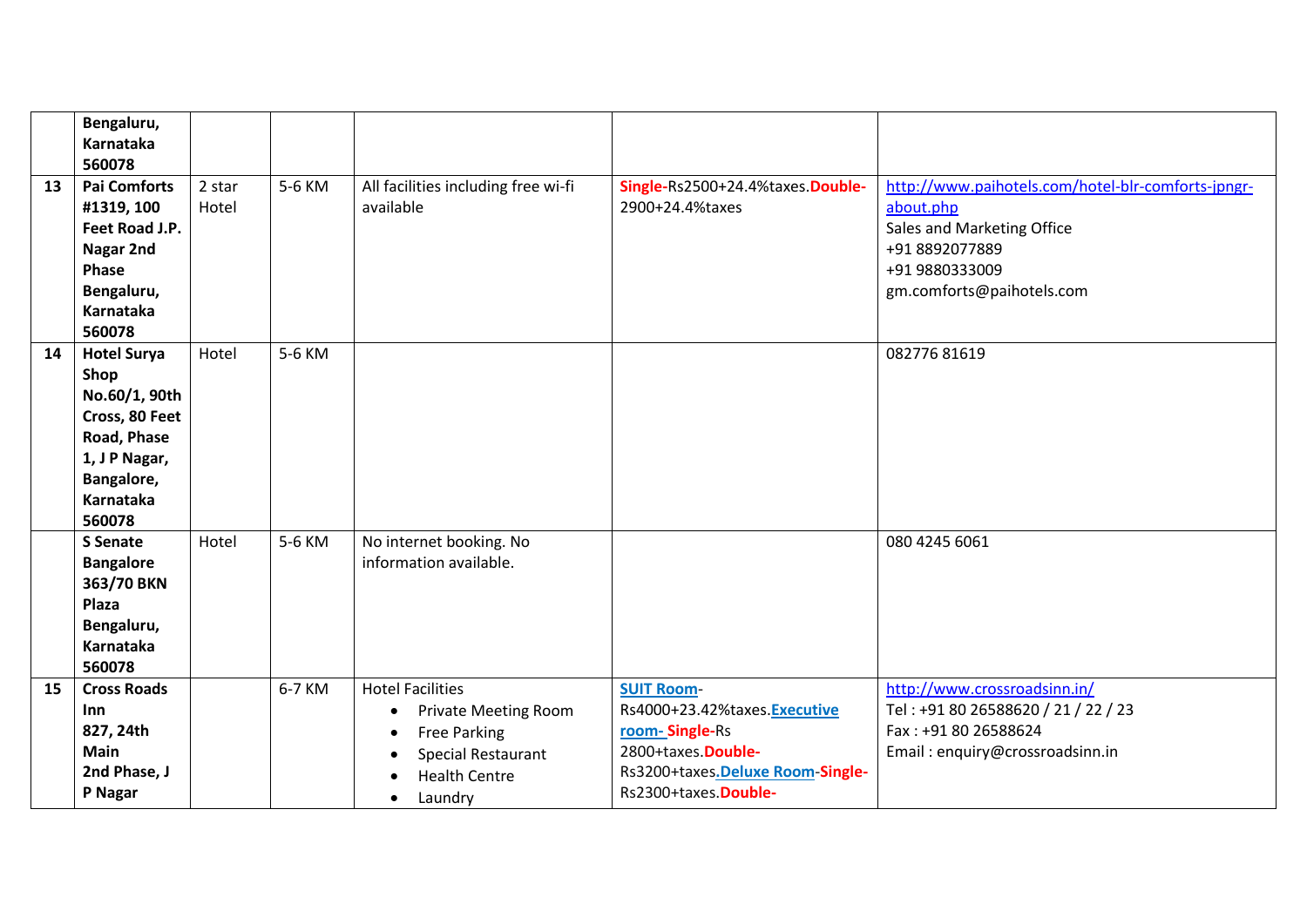|    | Bengaluru,<br>Karnataka<br>560078                                                                                                                                                                            |                 |                   | <b>Mailing Service</b><br>$\bullet$<br>Safe Deposit Boxes<br><b>Travel And Tour</b><br>Assistance<br>Doctor On Call | Rs2700+taxes                  |                                                                                                      |
|----|--------------------------------------------------------------------------------------------------------------------------------------------------------------------------------------------------------------|-----------------|-------------------|---------------------------------------------------------------------------------------------------------------------|-------------------------------|------------------------------------------------------------------------------------------------------|
|    |                                                                                                                                                                                                              |                 |                   | Limousine Rental                                                                                                    |                               |                                                                                                      |
| 16 | La Marvella<br>No.1, 14th<br>Cross, South-<br><b>End Circle,</b><br>2nd Block,<br>Jayanagar<br>Bengaluru,<br>Karnataka                                                                                       |                 | 6-7 KM            | All amenities available.                                                                                            |                               | http://www.lamarvella.com/<br>T: +91 80 4333 5333, F: +91 80 4333 5334<br>Email: info@lamarvella.com |
| 17 | 560011<br>SFO - Hotel &<br><b>Suites</b><br>#24, 46th<br>Cross,<br>5th Block,<br>Jaya Nagar,<br>Opp. Sri<br><b>Krishna</b><br>Sevashrama<br>Hospital<br>&Raghavendr<br>a Mutt<br><b>Bangalore-</b><br>560041 | Hotel/<br>Suite | 4-5 KM            | All amenities are available.                                                                                        |                               | http://www.hotelsfo.in/<br>Phone: +91 80 42977777<br>For Rooms: rooms@hotelsfo.in                    |
| 18 | Sanman<br>Hotel<br><b>Address</b><br><b>No. 5, RV</b>                                                                                                                                                        |                 | 2.5 km<br>approx. |                                                                                                                     | <b>Non AC-Rs700.AC-Rs1100</b> | <b>Phone/Mobile</b><br>080 - 26570350, 080 - 26570065, 080 - 41219754                                |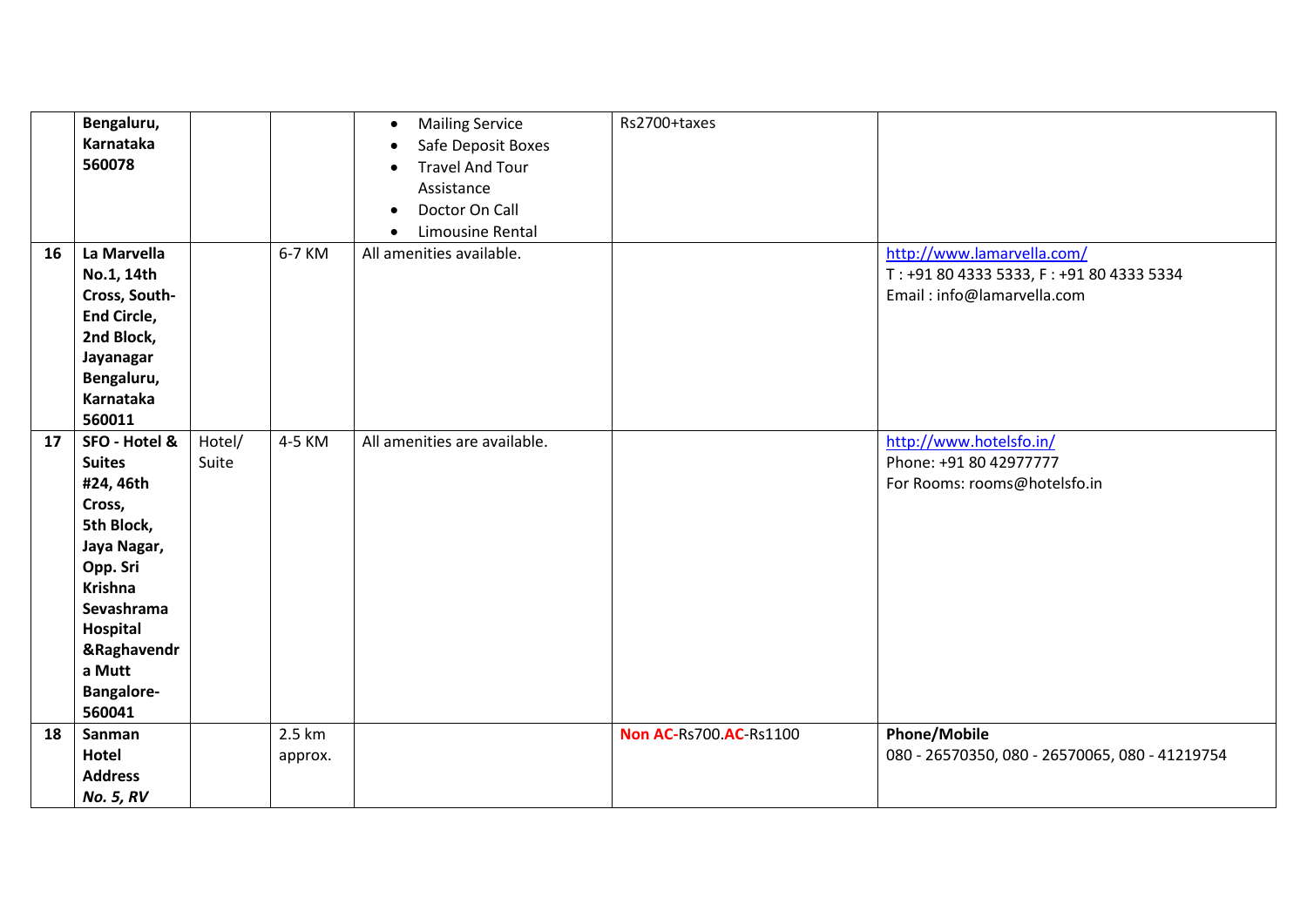|    | Road, South<br><b>End</b><br>Circle, Basava<br>nagudi, Bang<br>alore -<br>560004Land<br><b>Mark: Near</b><br><b>Bangalore</b><br><b>Hospital</b>                       |       |                                                                           |                                                       |                                                                              |
|----|------------------------------------------------------------------------------------------------------------------------------------------------------------------------|-------|---------------------------------------------------------------------------|-------------------------------------------------------|------------------------------------------------------------------------------|
| 19 | Pai Viceroy<br>Hotel<br>No.1504,<br>16th Cross,<br>9th Main,<br>Jayanagar 3rd<br>Block,<br>Bangalore-<br>560011                                                        | 3 Km  | (i)Complimentary breakfast<br>(ii) Wifi connectivity upto 1GB per<br>day. | Single-Rs3600+24.412%tax.Double-<br>Rs3900+24.412%tax | +91-(80)-39629391<br>www.paihotels.com                                       |
| 20 | <b>New Modern</b><br>Hotel<br>#143, Dr.A.N.<br><b>Krishna Rao</b><br>Road,<br><b>Near Minerva</b><br>circle,<br>Visveshwarap<br>uram,<br><b>Bangalore -</b><br>560 004 | 4.5km |                                                                           | Single-Rs475. Double-Rs600.                           | Phone: +91 99720 21048 / 080 2661 2625<br>E-mail: enquiry@newmodernhotel.com |